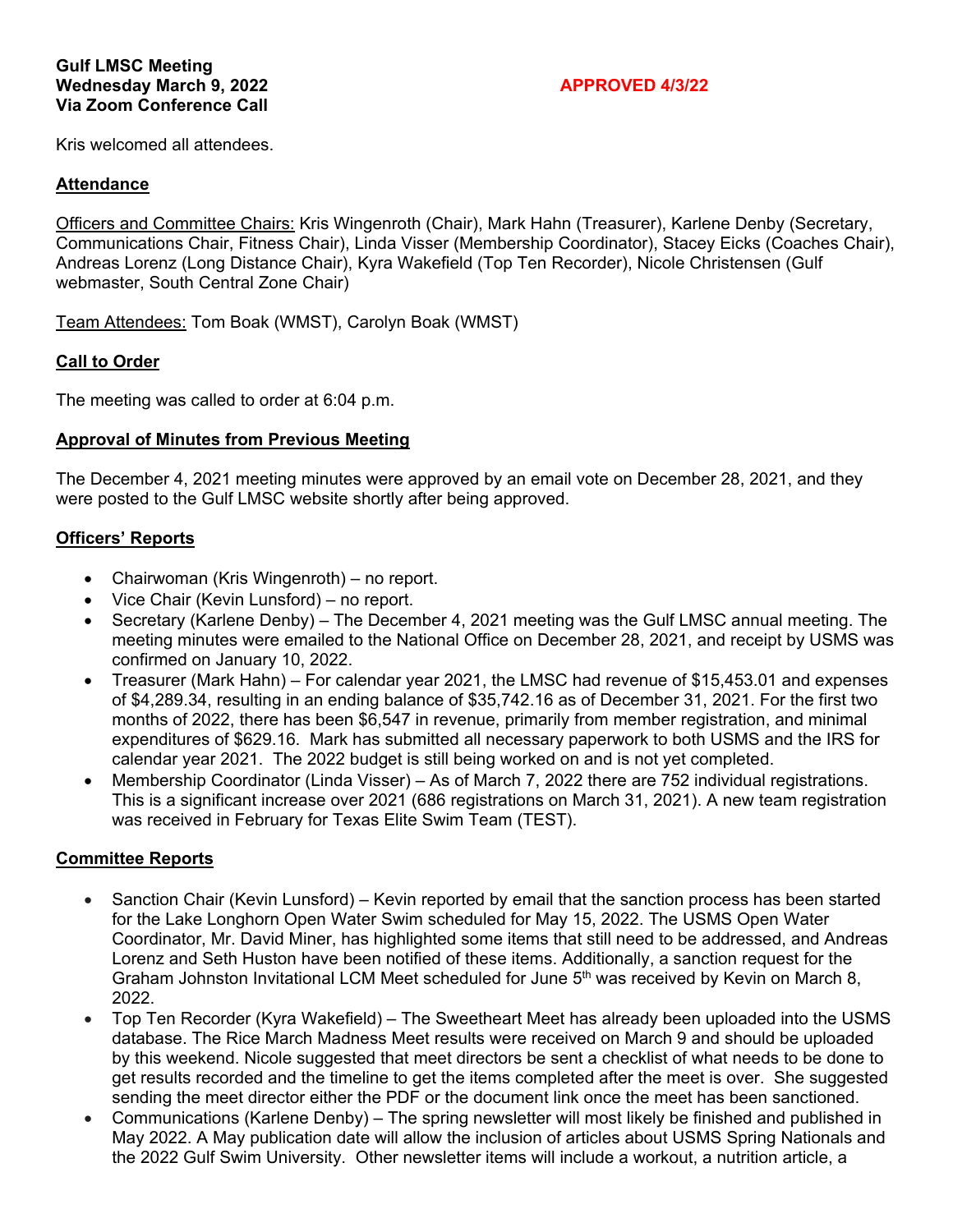remembrance of Bob Bailie, a recap of the Gatormania OW Swim as part of the Grand Prix OW series, 2021 SCM Top Ten results, All American/All Star/All World results, and upcoming events.

- Webmaster (Nicole Christensen) The Gulf home page has been updated to include the Open Water Grand Prix Challenge, the USMS webinar series, the Winter 2022 newsletter, and 2022 Gulf Swim University. Kris mentioned that the Jesse Coon Award section needs to be updated with most recent recipients. There has been no new formatting. As always, suggestions on content and format are always welcome. Send Nicole a text or email if something needs to be updated. It is helpful to copy the url in your communication so that Nicole is directed to the specific page.
- Coaches (Stacey Eicks) Stacey reached out to Juan Somoza, the masters coach of Sharks Swim Club (SSC). The team is located in Friendswood and practices are held at Stevenson Park Pool. Stacey provided suggestions on how to advertise the club, and she sent him a webinar presentation on club-building from the most recent Coaches Committee meeting.
- Fitness (Karlene Denby) Fifty swimmers are signed up for 2022 Gulf Swim University. Karlene is suggesting a duffel bag as the participation award. It is price competitive with t-shirts, it can be easily packed and mailed to out of area participants, and it should be an item that will be used. Karlene would also like to begin planning for the post-event social. Karlene suggested May 14, 21, and 22 as possible dates for the social. After discussion, Sunday May 22, 2022 beginning at 4 p.m. was selected as the date and time of the social. The location would be Dad's Club. Nicole will check on the availability of holding the social there.
- Officials (Herb Schwab) no report. Kris reported that when sanctioning the Lake Longhorn OW event, a USMS certified OW official must be present at the event. Certification is done on-line, and it is an easy process to get through the training and certification.
- Open Water (Andreas Lorenz) To date, the South Central Zone Grand Prix Challenge will consist of three events: April 24<sup>th</sup> in Boerne, TX, May 15<sup>th</sup> in League City, TX, and September 25<sup>th</sup> in Bentonville, AR. January was the first annual one-hour virtual swim at Dad's Club. There were 14 participants. There was also an enthusiastic group of family members and friends who helped as lap counters and volunteers. John Dissinger (BTA) swam over 5,000 yards and placed first in the men's 45-49 age group nationwide. Andreas expressed his appreciation to Nicole for her help in organizing the event and Karlene for getting the event recap in the newsletter. It was felt that the outdoor venue in January may have limited the number of one-hour participants, and Carolyn said that the Woodlands team would try to host an indoor one-hour event in January 2023. There will be two Gulf open water clinics this year, one in May and one in September. Andreas encouraged everyone to come swim in the League City OW event on May 15<sup>th</sup>.

# **South Central Zone Report – Nicole Christensen**

- The Zone website has been updated. There is a new graphic on the home page for the Grand Prix Open Water Series, with a link that directs you to information about the three individual OW events. Clicking on the "find out more" tab under each event takes you to the event's registration page. The upcoming events calendar has also been updated.
- The Zone Open Water Challenge currently has three events. To date, no one in the North Texas or Oklahoma LMSCs has stepped up to put on an open water event for the series.
- Nicole plans to send an all-zone email about the upcoming SCY Zone Championship and the Grand Prix open water swim series.
- Kristen Hoffman has volunteered to update the all-time Zone records (not zone championship meet records). This would be a compilation of the fastest swims done by a zone-registered swimmer at any sanctioned meet nationwide.
- The SCY Zone Championship Meet records will be updated prior to the upcoming Zone meet on April 1-3 hosted by WMST.

# **Meet Reports**

 Sweetheart Meet: Nicole reported that the meet had 82 entries. There were several all-time Zone records set at the meet. Herb Schwab and the officiating crew did an excellent job of running the meet. The participants enjoyed the meet. Event results have already been submitted.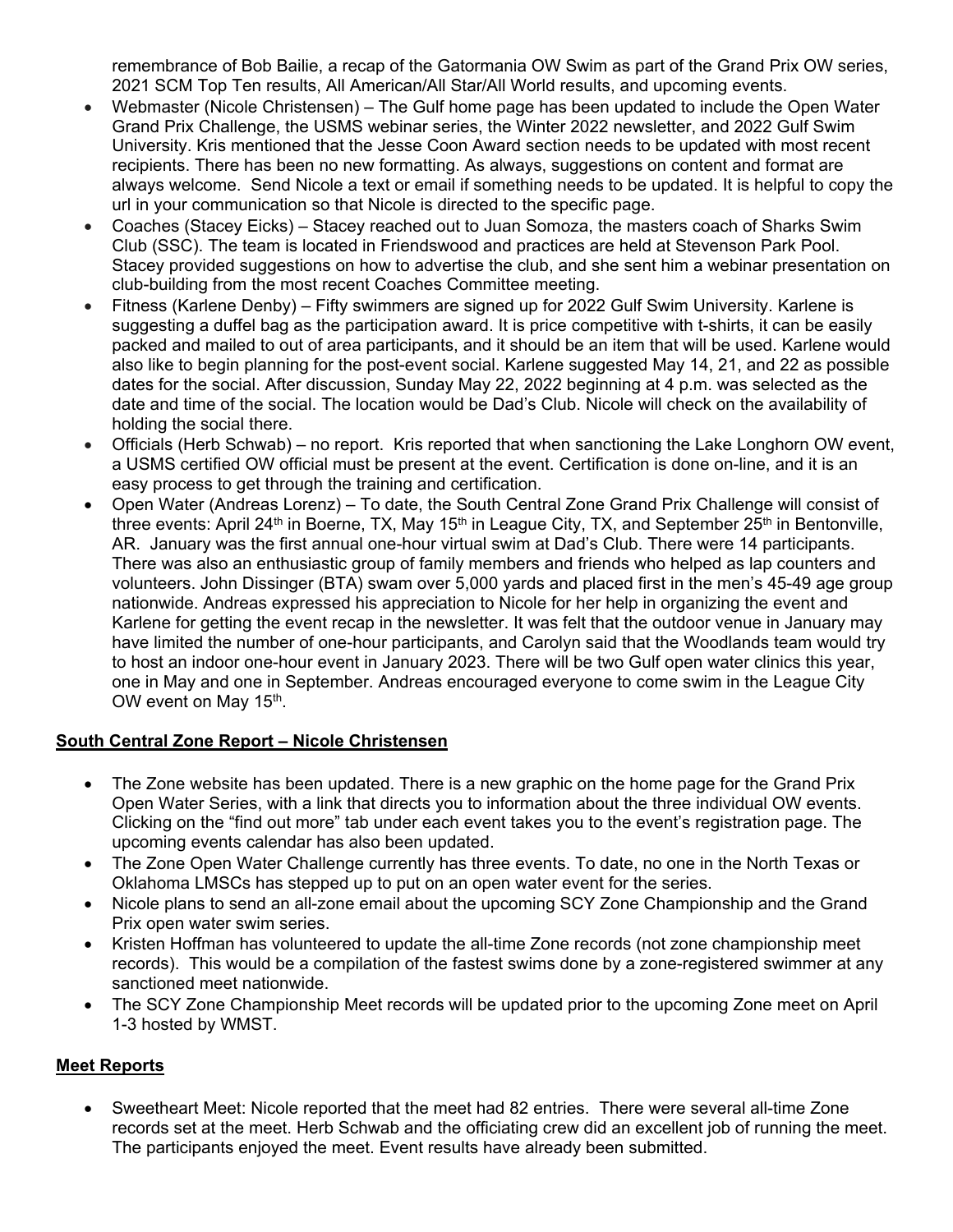March Madness Meet: Tom Boak reported that the weather was fantastic, the meet was well run, and that there was a good turnout. The swimmers enjoyed being able to gather together and race again.

## **USMS Volunteer Relay Meeting Reports**

- Stacey, Nicole, Andreas, and Kris attended the meeting, which was held in Denver on March4-6.
- Stacey: The meeting goal was to take one thing back from the weekend that would help local programs. Lots of presentations resonated with her. The discussions made her more aware that the WMST is already doing the best practices that were recommended. That made her feel very positive about her team. She left the meeting feeling energized about implementing within the Gulf LMSC some of the good ideas that were presented.
- Andreas: There were about 175 members present at the meeting. He was struck by the openness of the presenters, who would readily field follow-up questions. There were lots of good ideas on how to improve the LMSC. He learned a lot about setting up an open water clinic. The recurring message was an emphasis on community, finding better ways to communicate, and bringing the membership together.
- Nicole: Nicole thought it was a fantastic experience, and that it was very different from convention. She felt that it energized many of the newer volunteers, and that they learned a lot over the weekend.
- Kris: Kris said that the attendees need to meet, organize their thoughts, and determine ways to implement what they learned in the Gulf LMSC.

## **Unfinished Business**

 Jesse Coon Award nominations (Nicole). There has only been one nomination so far. While multiple reminders to submit nominations were sent out to all LMSCs early in the nomination process, no additional reminders have been sent recently.

# **New Business**

- Audit 2021: Stacey Eicks will conduct the audit again this year. She has received all of the needed materials from Mark and has already started working on it.
- Vote to consider waiving the sanction fee for the Lake Longhorn Open Water Swim: **This was motioned, seconded, and approved via an email vote on February 28, 2022. The LMSC will pay \$100 fee plus the additional \$5/swimmer USMS fee.** Carolyn questioned why are the USMS fees for an open water event are so high. The USMS fees are \$50 for a sanctioned pool meet and \$100 for a USMS recognized meet.
- Vote to approve a budget for the Gulf Swim University awards and post-event social: Tom suggested a budget of \$750. **MSA a \$750 budget for the 2022 Gulf Swim University event.**
- Update to Sanctions section of the Gulf policy document to include a policy on waiving open water swim sanction fees: The proposed document was further amended to include "as the budget allows" in case USMS drastically increases OW event fees. **MSA of the submitted document with the additional wording.**
- 2022 Gulf LMSC Budget: The 2022 budget is not yet completed.
- Discussion of "Team Dividends" (reimbursement to Gulf teams of \$5/swimmer): This agenda item was tabled until a full proposal can be submitted for consideration. Nicole says that the South Texas LMSC is doing something similar. Stacey will contact the South Texas Chair, Tim Murphy, to see how they are administering this.
- Discussion of meet or fitness event incentives: Stacey is asking that we submit ideas to her about potential financial incentives for teams to put on clinics, fitness events, or meets.
- Date for next Gulf Meeting: The plan is to hold the meeting on same day as the Gulf Swim University social at Dad's Club. The meeting would be held on Sunday, May  $22<sup>nd</sup>$  from 3-4 p.m., and the social would start at 4 p.m. Nicole needs to check with Dad's Club to see if we can use the space.